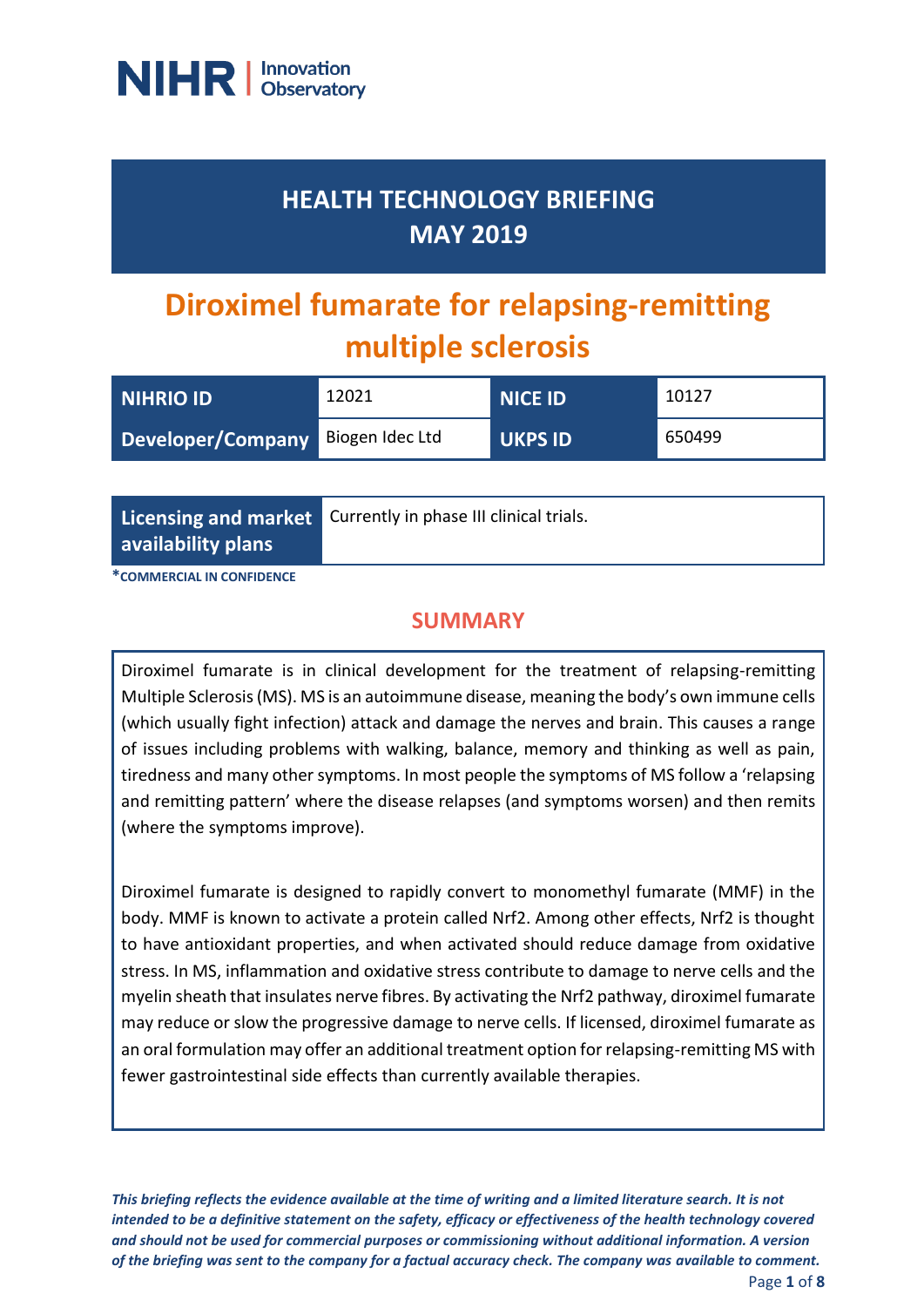## **PROPOSED INDICATION**

Relapsing-remitting multiple sclerosis (RRMS).<sup>1,2</sup>

## **TECHNOLOGY**

#### **DESCRIPTION**

Diroximel fumarate (BIIB098, ALK 8700) is an investigational, next-generation, oral fumarate. Upon oral administration, diroximel fumarate undergoes rapid pre-systemic conversion to monomethyl fumarate (MMF).<sup>3</sup> MMF is known to activate a protein called Nrf2 which is thought to have antioxidant properties, and therefore reduce or slow the progressive damage to nerve cells.<sup>4</sup> The precise mechanism by which diroximel fumarate works is not well understood, however like dimethyl fumerate (marketed as Tecfidera) which is also a treatment option for RRMS, it is thought to help prevent the degeneration of the myelin sheath that protects the nerve fibres seen in MS patients, without leading to systemic immune suppression.<sup>5</sup>

Diroximel fumarate is in clinical development for the treatment of RRMS [\(NCT02634307,](https://clinicaltrials.gov/ct2/show/NCT02634307?term=NCT02634307&rank=1) [NCT03093324\)](https://clinicaltrials.gov/ct2/show/NCT03093324). Diroximel fumarate is administered orally (as capsules) at a dose of 462 mg twice daily as a monotherapy.<sup>a</sup>

#### **INNOVATION AND/OR ADVANTAGES**

Diroximel fumarate offers patients with relapsing form of MS, another treatment choice. Diroximel fumarate undergoes rapid pre-systematic conversion to MMF, which is the active metabolite of dimethyl fumerate (currently approved for treatment of RRMS). <sup>6</sup> Diroximel fumarate has physiochemical properties that are distinct from dimethyl fumerate, and therefore may potentially offer improved gastrointestinal (GI) tolerability. Previous evidence suggests significant GI events for patients while using dimethyl fumerate, which can negatively impact treatment adherence, leading to treatment interruption and discontinuation. $7-11$ 

Interim clinical trial data testing the safety of diroximel fumarate, has showed low incidence of GI adverse events, with no reports of serious events. During the first month of treatment 0.5% of patients discontinued due to GI adverse events, and there were no serious GI adverse events. For months 0-3, serious adverse events and adverse events-related discontinuation rates were 2.3% and  $3.7\%$ <sup>12</sup>

#### **DEVELOPMENT STATUS AND/OR REGULATORY DESIGNATIONS**

Diroximel fumarate does not currently have Marketing Authorisation in the UK/EU for any indication.

## **PATIENT GROUP**

#### **DISEASE BACKGROUND**

Multiple sclerosis (MS) is a neurological disease affecting the central nervous system (CNS). MS is an autoimmune condition and occurs when the body's own immune cells attack and damage the myelin sheath (fatty protein layer) which surrounds and insulates the nerve cells of the central nervous system. This process of myelin destruction is called demyelination. This demyelination causes disruption of the electrical transmissions to and from the brain, causing a slowing or disruption of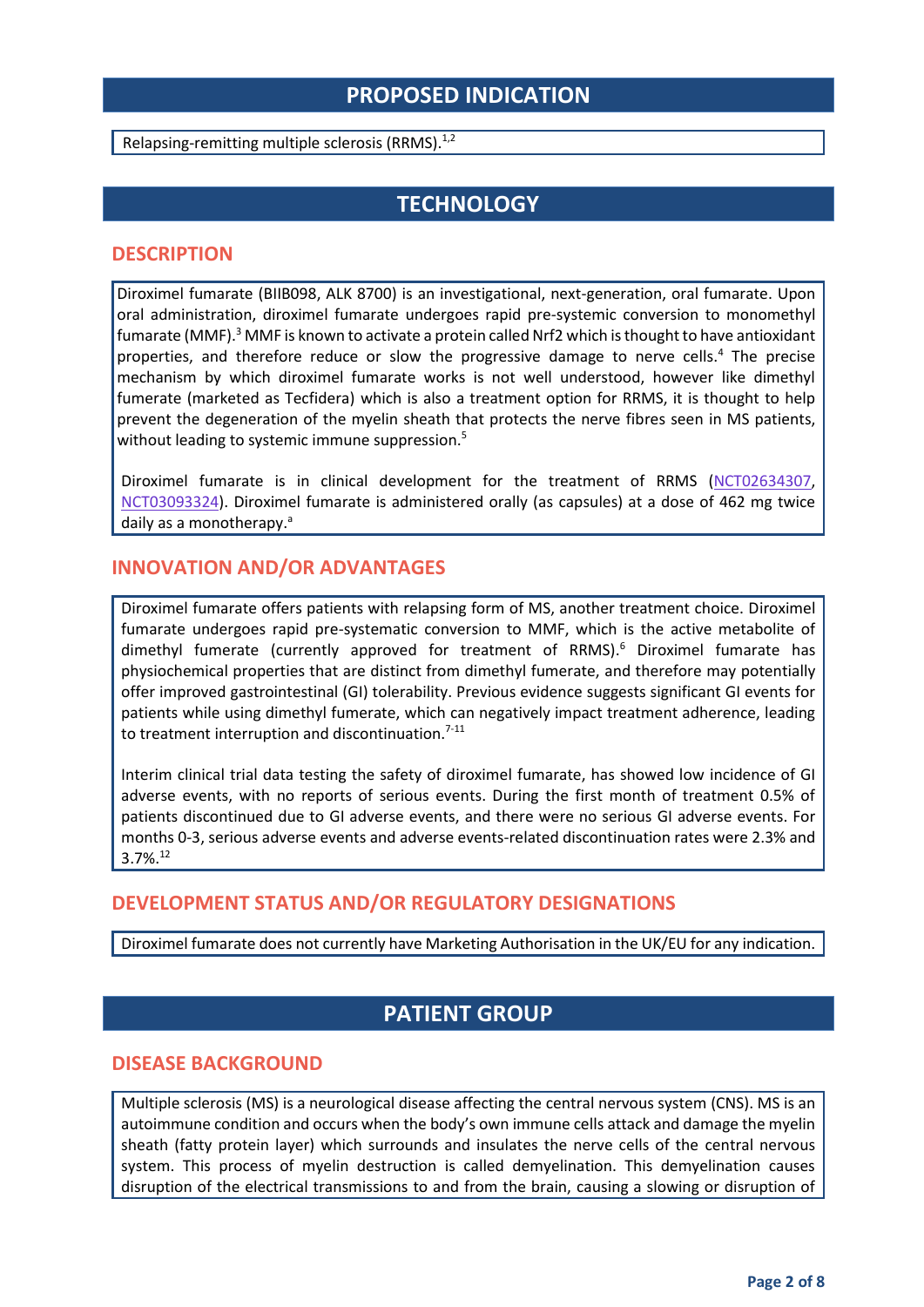nervous conduction. Demyelination also causes scarring within the CNS and the symptoms of MS depend on the location and severity of these CNS lesions.<sup>13</sup>

There are four subgroups of MS: clinically isolated syndrome (CIS), relapsing remitting MS, secondary progressive MS and primary progressive MS. CIS is the first neurological episode in people with MS lasting at least 24 hours caused by demyelination in one or more sites. 80% of people with CIS will develop MS within 10 years.<sup>14</sup>

Relapsing-remitting MS (RRMS) constitutes the majority of people with MS (with estimates up to 85% of people with MS). People with RRMS will have relapses into MS symptoms, sometimes months or years apart, followed by periods of no symptoms or 'remission'. The severity and symptoms experienced during a relapse can vary between people and between individual relapses. RRMS can be further subcategorised into benign MS (in which patients may have mild symptoms and infrequent relapses over a long time) and rapidly evolving severe relapsing-remitting MS (with two or more disabling relapses occurring in one year).<sup>15</sup>

Secondary progressive MS (SPMS) is a transition from RRMS when relapses become fewer or stop and instead symptoms gradually worsen over a variable length of time. About two thirds of people with RRMS will develop SPMS approximately 15 years after diagnosis. 10-15% people with MS have Primary progressive MS (PPMS), which starts with slow progression of symptoms which gradually worsens with usually few or no relapses. However around 5% of people with MS will have PPMS with relapses called progressive relapsing MS.<sup>15</sup>

Symptoms of MS can vary widely according to where in the CNS damage occurs and commonly may include: fatigue, difficulty walking, vision disturbances, incontinence, numbness and tingling in different parts of the body, muscle stiffness and spasms, reduced balance and co-ordination and problems with cognition (including memory, learning and planning).<sup>16</sup>

As a chronic condition, MS can have impact on everyday life and symptoms such as fatigue and cognitive problems can affect everyday activities. Dealing with the symptoms of MS can be stressful and measures to manage and decrease stress should be taken. Difficulty sleeping is also common and daytime sleepiness can affect work and personal life, so ensuring good sleep is achieved is important.<sup>17</sup>

#### **CLINICAL NEED AND BURDEN OF DISEASE**

Using estimates and prevalence data from Mackenzie et al.<sup>18</sup>, and population estimates from the Office of National Statistics 2016, the MS Society reporting in 2018 estimates MS prevalence at 90,590 people (164 per 100,000 people), and incidence of MS at 4,120 people (7 per 100,000) in England.<sup>19</sup> Assuming the above noted proportion of 85% of people with MS have RRMS<sup>15</sup>, the annual incidence of RRMS in England is 3,502.

According the HES data for 2017-18, there were 50,875 admissions, 66,336 bed days and 54,448 finished consultant episodes for multiple sclerosis (ICD10 G35-G37 – Demyelinating diseases (including MS) of the central nervous system). $^{20}$ 

MS is not a terminal condition and only has a small impact of life expectancy (estimated at six to seven years less than the general population) and disability can range greatly from no symptoms to complex disability. MS patients with complex disability may be more at risk of developing life threatening complications such as respiratory and cardiovascular problems, which usually arise as a result of reduced mobility.<sup>21</sup>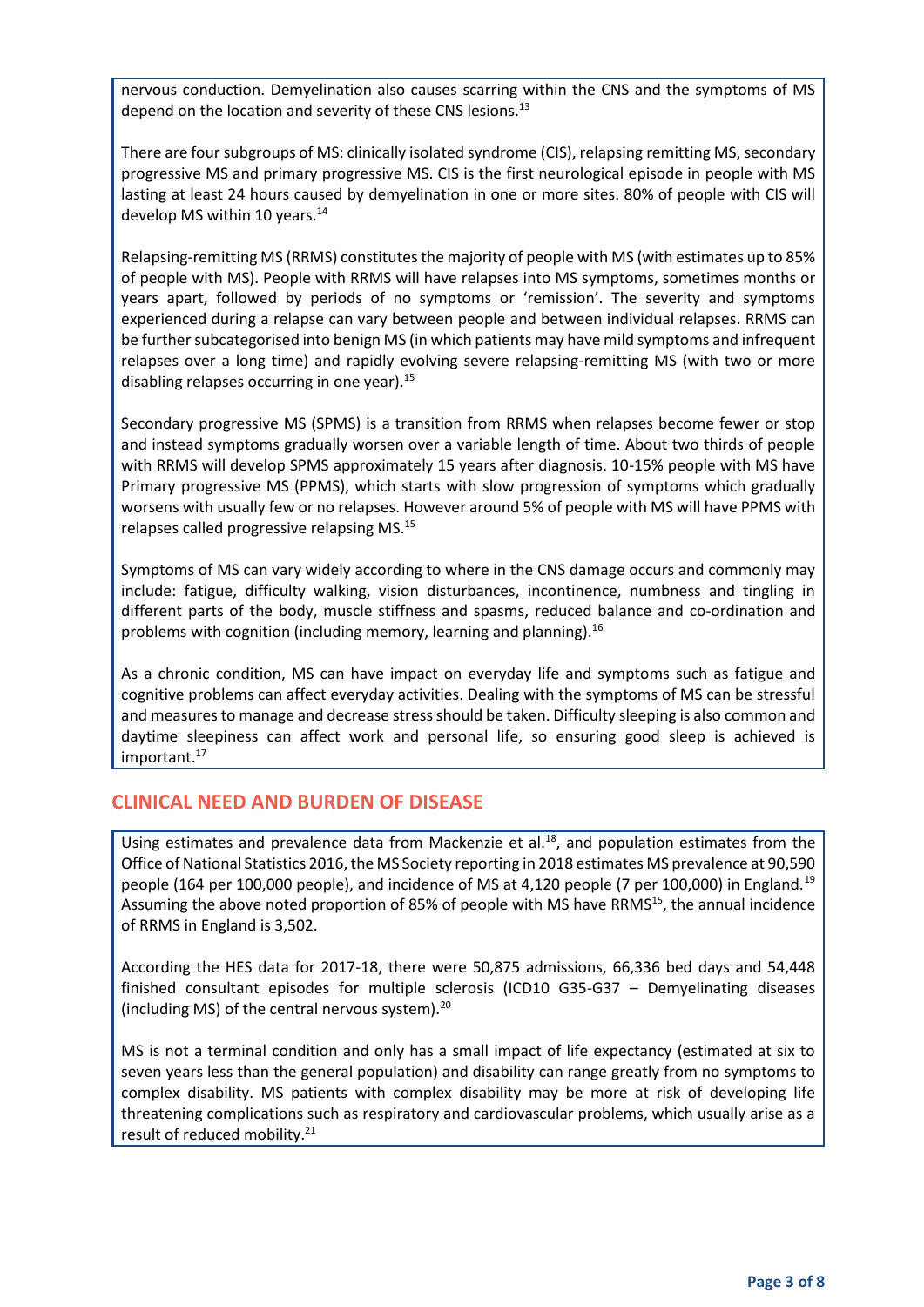## **PATIENT TREATMENT PATHWAY**

#### **TREATMENT PATHWAY**

People who are suspected to have MS will be referred to a consultant neurologist. There are two main approaches to treating MS; disease modifying therapies and management of MS symptoms. Disease modifying therapies, administered by neurologists, aim to reduce the number of relapses experienced and to reduce the severity of these relapses, however they cannot reverse existing damage. Management of MS symptoms can be overseen by specialist referrals as appropriate.<sup>22,23</sup>

The majority of treatment for MS involves the management of MS symptoms. These include cognition, emotional lability, incontinence, mobility and fatigue, oscillopsia, pain and spasticity.<sup>23</sup> The treatments given to manage symptoms may include drug therapies, self-management strategies or different types of therapies.<sup>24</sup>

#### **CURRENT TREATMENT OPTIONS**

There are currently eight disease modifying drugs with marketing authorisations for RRMS in the UK, including:<sup>23</sup>

- **Alemtuzumab** (Lemtrada)
- **Beta interferons and glatiramer acetate** (Avonex, Betaferon, Extavia and Copaxone)
- **Cladribine** (Mavenclad)
- **Dimethyl fumarate** (Tecfidera)
- **Fingolimod** (Gilenya)
- **Natalizumab** (Tysabri)
- **Ocrelizumab** (Ocrevus)
- **Teriflunomide** (Aubagio)

#### **PLACE OF TECHNOLOGY**

If licensed, diroximel fumarate will offer an additional monotherapy treatment option for patients with RRMS.

## **CLINICAL TRIAL INFORMATION**

| <b>Trial</b>                    | EVOLVE-MS-1, NCT02634307; adults aged 18-65; diroximel fumarate (single<br>assignment); phase III                                                                    |
|---------------------------------|----------------------------------------------------------------------------------------------------------------------------------------------------------------------|
| <b>Sponsor</b>                  | Alkermes, Inc.                                                                                                                                                       |
| <b>Status</b>                   | Ongoing                                                                                                                                                              |
| Source of<br><b>Information</b> | Trial registry <sup>2</sup> , manufacturer <sup>a</sup> , conference poster <sup>25</sup>                                                                            |
| Location                        | EU (not UK), USA, Russia and Serbia                                                                                                                                  |
| <b>Design</b>                   | Single group assignment, open label                                                                                                                                  |
| <b>Participants</b>             | n=935 (planned); aged 18-65 yrs; RRMS; neurologically stable with no evidence of<br>relapse within 30 days prior to visit 2                                          |
| <b>Schedule</b>                 | Diroximel fumarate capsules (231 mg) taken twice daily for the first week<br>followed by 462 mg (2x 231 mg) twice daily from day 8 for up to 96 wks of<br>treatment. |

a Information provided by Biogen

**.**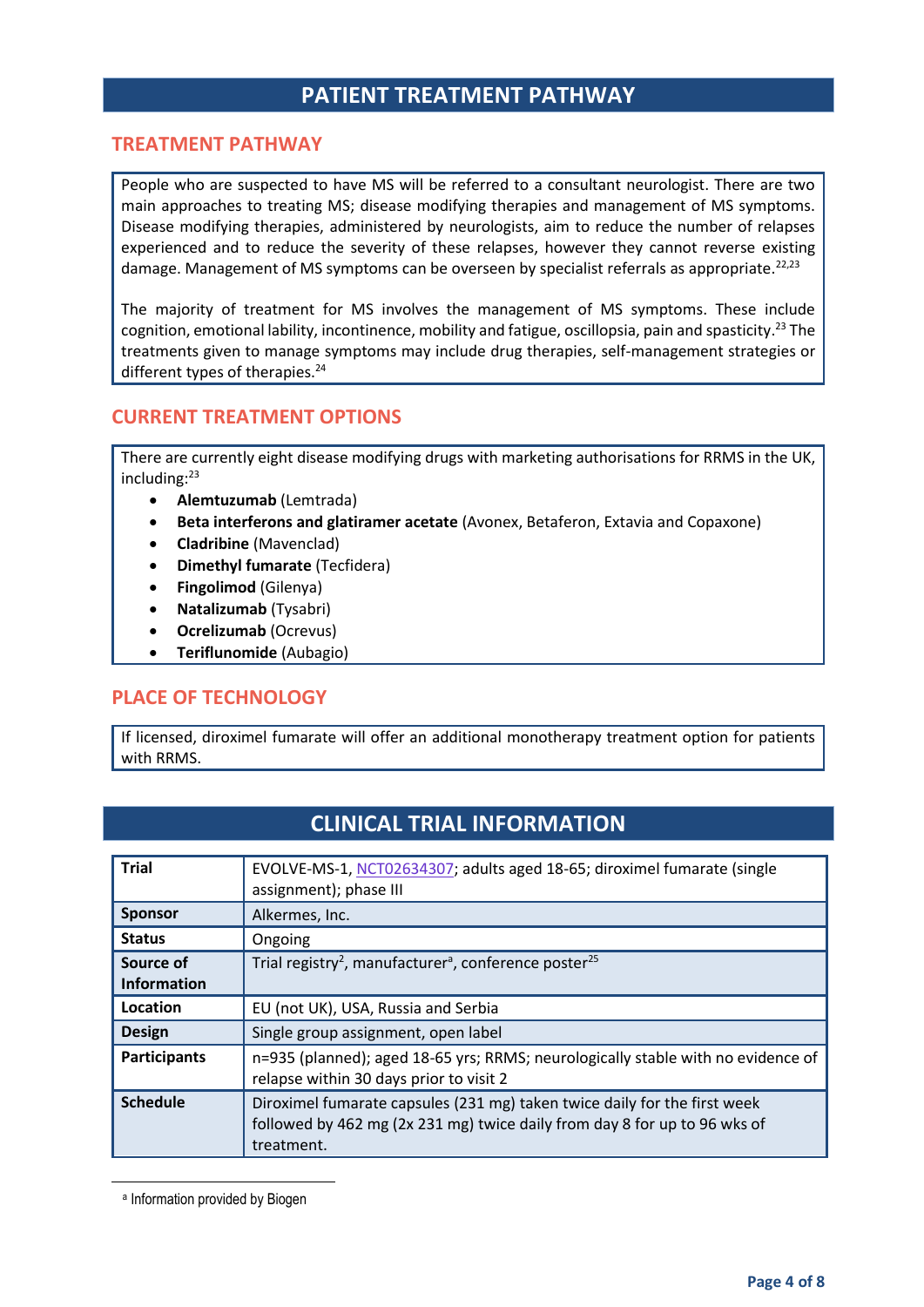| Follow-up                         | Not reported                                                                                                             |
|-----------------------------------|--------------------------------------------------------------------------------------------------------------------------|
| <b>Primary</b><br><b>Outcomes</b> | Safety will be demonstrated by incidence of Adverse Events [Time Frame: up to<br>96 wksl                                 |
|                                   | All enrolled subjects who receive at least one dose of ALKS 8700 will be used in<br>the safety and tolerability analysis |
| Secondary                         | Not reported                                                                                                             |
| <b>Outcomes</b>                   |                                                                                                                          |
| <b>Key Results</b>                |                                                                                                                          |
| <b>Adverse effects</b>            |                                                                                                                          |
| (AEs)                             |                                                                                                                          |
| <b>Expected</b><br>reporting date | Estimated primary and study completion date Dec 2020                                                                     |

| <b>Trial</b>                      | EVOLVE-MS-2, NCT03093324; adults aged 18-65; diroximel fumarate vs dimethyl                                                                                                                                                                                                                                                                                                                                                                                                                                                                                                                                          |
|-----------------------------------|----------------------------------------------------------------------------------------------------------------------------------------------------------------------------------------------------------------------------------------------------------------------------------------------------------------------------------------------------------------------------------------------------------------------------------------------------------------------------------------------------------------------------------------------------------------------------------------------------------------------|
|                                   | fumarate; phase III                                                                                                                                                                                                                                                                                                                                                                                                                                                                                                                                                                                                  |
| <b>Sponsor</b>                    | Alkermes, Inc.                                                                                                                                                                                                                                                                                                                                                                                                                                                                                                                                                                                                       |
| <b>Status</b>                     | Ongoing                                                                                                                                                                                                                                                                                                                                                                                                                                                                                                                                                                                                              |
| Source of                         | Trial registry <sup>1</sup> , poster <sup>3</sup> , manufacturer <sup>b</sup>                                                                                                                                                                                                                                                                                                                                                                                                                                                                                                                                        |
| <b>Information</b>                |                                                                                                                                                                                                                                                                                                                                                                                                                                                                                                                                                                                                                      |
| Location                          | EU (not UK) and USA                                                                                                                                                                                                                                                                                                                                                                                                                                                                                                                                                                                                  |
| <b>Design</b>                     | Randomised, parallel assignment, active controlled, quadruple masked                                                                                                                                                                                                                                                                                                                                                                                                                                                                                                                                                 |
| <b>Participants</b>               | n=500 (planned); aged 18-65 yrs; RRMS; neurologically stable with no evidence of<br>relapse within 30 days prior to randomisation                                                                                                                                                                                                                                                                                                                                                                                                                                                                                    |
| <b>Schedule</b>                   | The study includes a 4-week screening period (including 1 week lead-in period)<br>followed by a 5-week double-blind treatment period with 2 blinded treatment<br>groups. Subjects are randomised into two arms:<br>Experimental: Subjects receive diroximel fumarate capsules (231 mg taken<br>twice daily for the first week followed by 462 mg (2 x 231 mg capsules) twice<br>daily from day 8 onwards), for 5 wks.<br>Active comparator: Subjects receive dimethyl fumarate capsules (one<br>$\bullet$<br>120 mg capsule twice daily for the first week and 240 mg twice daily from<br>day 8 onwards), for 5 wks. |
| Follow-up                         | Not reported                                                                                                                                                                                                                                                                                                                                                                                                                                                                                                                                                                                                         |
| Primary<br><b>Outcomes</b>        | Number of days with GI events using an individual GI symptom scale [Time<br>frame: 5 wks]                                                                                                                                                                                                                                                                                                                                                                                                                                                                                                                            |
| <b>Secondary</b>                  | Time frame: 5 wks                                                                                                                                                                                                                                                                                                                                                                                                                                                                                                                                                                                                    |
| <b>Outcomes</b>                   | Number of days with a GI symptom intensity score using an individual GI<br>$\bullet$<br>symptom scale<br>Number of days with overall GI symptoms using a global GI symptom scale<br>Worst GI symptom intensity by week using an individual GI symptom scale<br>Safety will be measured by incidence of adverse events (AEs)<br>$\bullet$                                                                                                                                                                                                                                                                             |
| <b>Key Results</b>                |                                                                                                                                                                                                                                                                                                                                                                                                                                                                                                                                                                                                                      |
| <b>Adverse effects</b><br>(AEs)   |                                                                                                                                                                                                                                                                                                                                                                                                                                                                                                                                                                                                                      |
| <b>Expected</b><br>reporting date | Estimated primary and study completion date Q1 2020                                                                                                                                                                                                                                                                                                                                                                                                                                                                                                                                                                  |

**b** Information provided by Biogen

**.**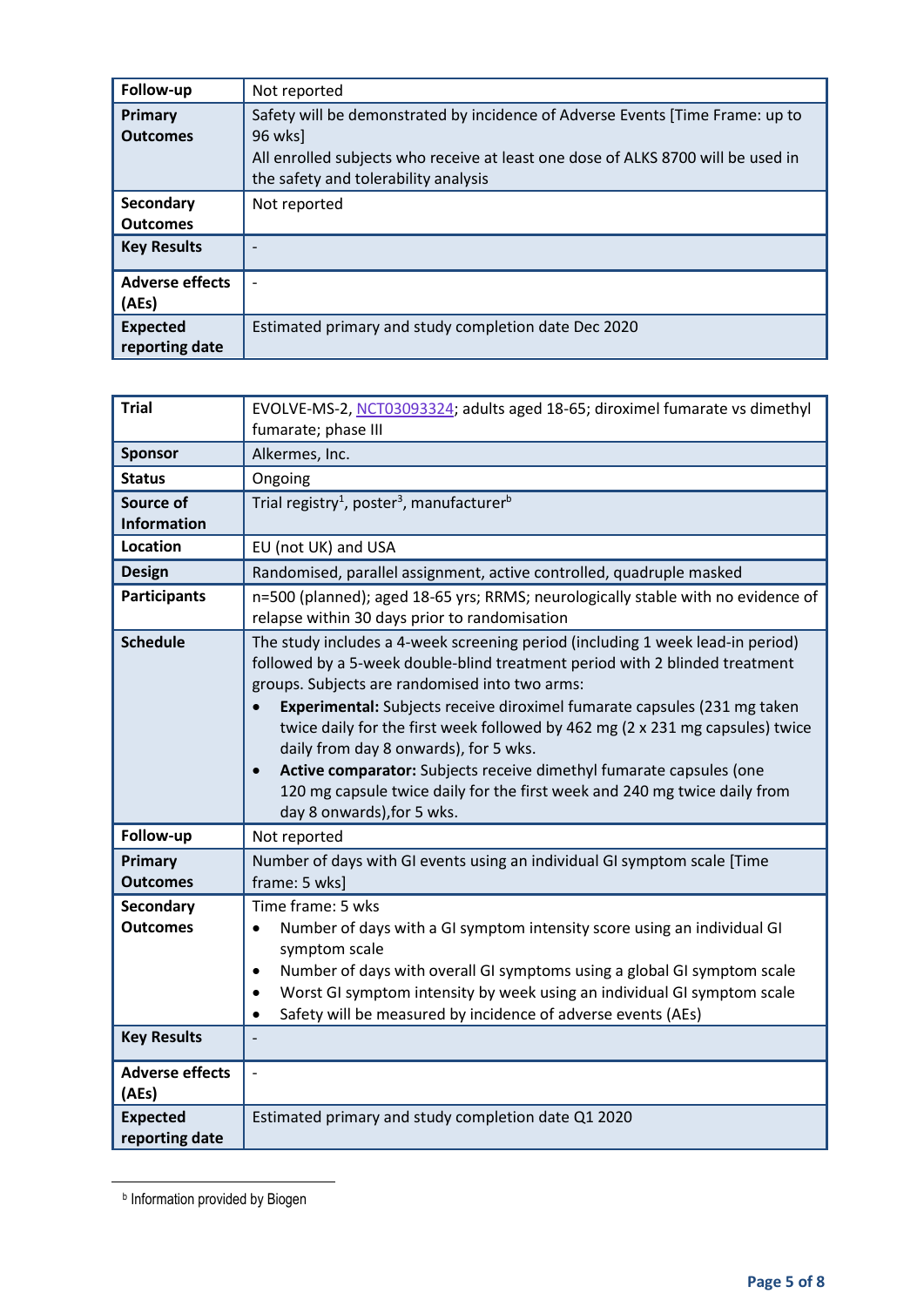## **ESTIMATED COST**

The cost of diroximel fumarate is not yet known.

## **RELEVANT GUIDANCE**

#### **NICE GUIDANCE**

- NICE technology appraisal in development. Ozanimod for treating relapsing multiple sclerosis (GID-TA10299). Expected publication date to be confirmed.
- NICE technology appraisal in development. Multiple sclerosis (relapsing remitting) laquinimod (GID-TAG337). Expected publication date to be confirmed. NICE technology appraisal guidance. Ocrelizumab for treating relapsing–remitting multiple sclerosis (TA533). July 2018.
- NICE technology appraisal guidance. Cladribine tablets for treating relapsing–remitting multiple sclerosis (TA493). December 2017.
- NICE technology appraisal guidance. Dimethyl fumarate for treating relapsing-remitting multiple sclerosis (TA320). August 2014.
- NICE technology appraisal guidance. Teriflunomide for treating relapsing–remitting multiple sclerosis (TA303). January 2014.
- NICE technology appraisal guidance. Alemtuzumab for treating relapsing–remitting multiple sclerosis (TA312). May 2014.
- NICE technology appraisal guidance. Fingolimod for the treatment of highly active relapsing– remitting multiple sclerosis (TA254). April 2012.
- NICE technology appraisal guidance. Natalizumab for the treatment of adults with highly active relapsing–remitting multiple sclerosis (TA127). August 2007.
- NICE clinical guideline. Multiple sclerosis in adults: management (CG186). October 2014.
- NICE quality standard. Multiple sclerosis (QS108). January 2016.

#### **NHS ENGLAND (POLICY/COMMISSIONING) GUIDANCE**

 NHS England. *Treatment Algorithm for Multiple Sclerosis Disease-Modifying Therapies (NHS England Reference: 170079ALG)*. London: NHS England; 2019. Available from: [https://www.england.nhs.uk/commissioning/wp](https://www.england.nhs.uk/commissioning/wp-content/uploads/sites/12/2019/03/Treatment-Algorithm-for-Multiple-Sclerosis-Disease-Modifying-Therapies-08-03-2019-1.pdf)[content/uploads/sites/12/2019/03/Treatment-Algorithm-for-Multiple-Sclerosis-Disease-](https://www.england.nhs.uk/commissioning/wp-content/uploads/sites/12/2019/03/Treatment-Algorithm-for-Multiple-Sclerosis-Disease-Modifying-Therapies-08-03-2019-1.pdf)[Modifying-Therapies-08-03-2019-1.pdf.](https://www.england.nhs.uk/commissioning/wp-content/uploads/sites/12/2019/03/Treatment-Algorithm-for-Multiple-Sclerosis-Disease-Modifying-Therapies-08-03-2019-1.pdf)

#### **OTHER GUIDANCE**

- NHS England. Manual for Prescribed Specialised Services 2017/18. Chapter 11. Adult specialist neurosciences services. 2017. 26
- Department of Health. NHS outcomes framework 2016 to 2017: Domains 1–5. 2016.<sup>27</sup>
- Department of Health. The National Service Framework for Long-term Conditions. 2005.<sup>28</sup>

## **ADDITIONAL INFORMATION**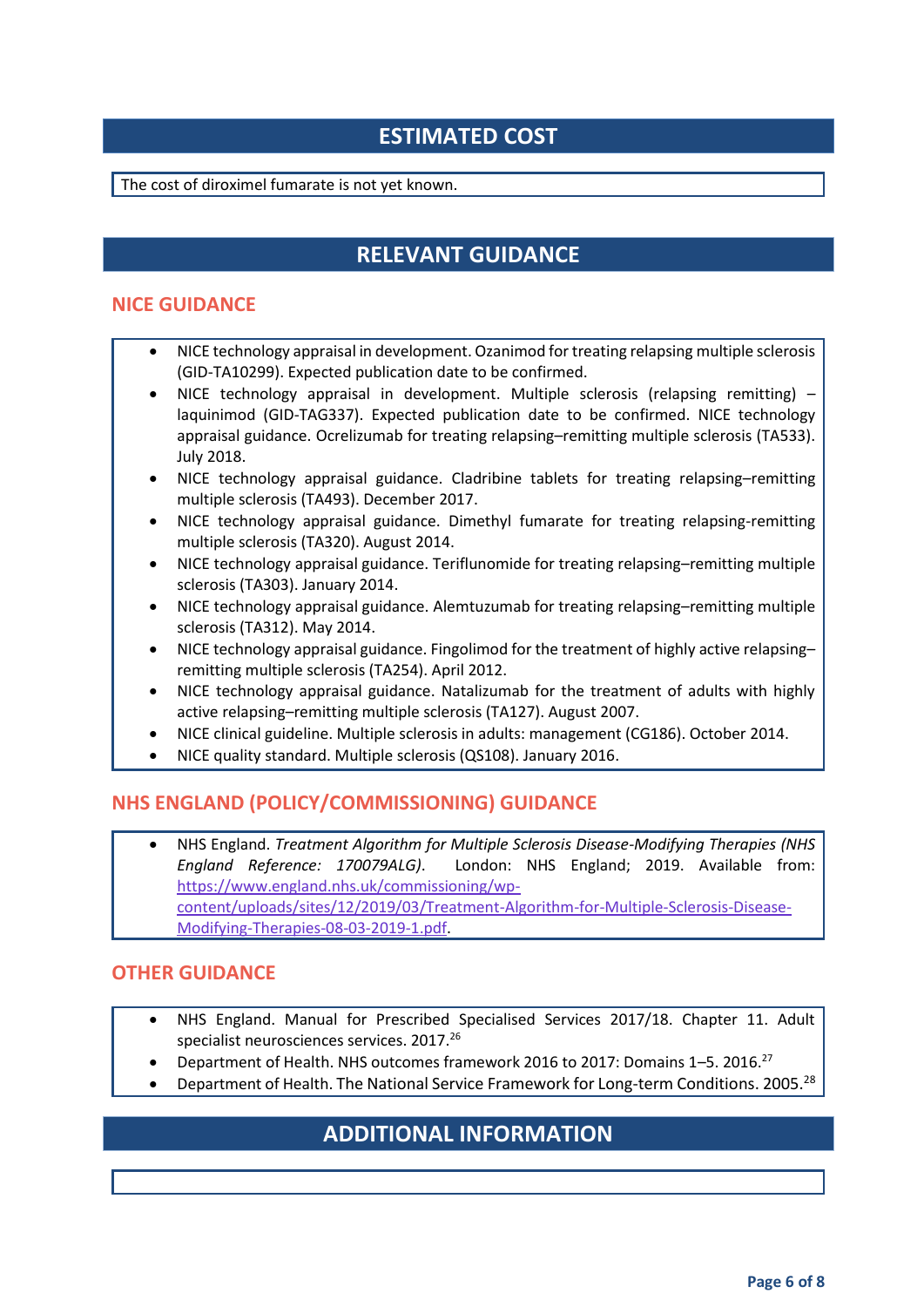#### **REFERENCES** 1 ClinicalTrials.gov. *A Tolerability Study of ALKS 8700 in Subjects With Relapsing Remitting Multiple Sclerosis (RRMS)*. *Trial ID: NCT03093324*. 2017. Status: Ongoing. Available from: [https://clinicaltrials.gov/ct2/show/study/NCT03093324?show\\_locs=Y](https://clinicaltrials.gov/ct2/show/study/NCT03093324?show_locs=Y) [Accessed 7th February 2019]. 2 ClinicalTrials.gov. *A Study of ALKS 8700 in Adults With Relapsing Remitting Multiple Sclerosis (MS)*. *Trial ID: NCT02634307*. 2015. Status: Ongoing. Available from: <https://clinicaltrials.gov/ct2/show/NCT02634307> [Accessed 7th February 2019]. 3 Naismith RT, Leigh-Pemberton RA, Claxton AE, Hard ML, Du Y, von Moltke L, et al. *EVOLVE-MS-2: a randomized, double-blind, phase 3 study of the gastrointestinal tolerability of ALKS 8700 versus dimethyl fumarate in relapsing-remitting multiple sclerosis.* 2017. Available from: <https://cmsc.confex.com/cmsc/2017/webprogram/Paper4760.html> [Accessed 13th February 2019]. 4 Multiple Sclerosis News Today. *BIIB098 (Previously ALKS 8700).* 2016. Available from: <https://multiplesclerosisnewstoday.com/alks-8700-multiple-sclerosis/> [Accessed 30th April 2019]. 5 Multiple Sclerosis News Today. *FDA asked to approve diroximel fumarate as oral treatment for relapsing MS.* 2018. Available from: [https://multiplesclerosisnewstoday.com/2018/12/18/alkermes-biogen-request-fda-approval](https://multiplesclerosisnewstoday.com/2018/12/18/alkermes-biogen-request-fda-approval-of-diroximel-fumarate-for-relapsing-ms/)[of-diroximel-fumarate-for-relapsing-ms/](https://multiplesclerosisnewstoday.com/2018/12/18/alkermes-biogen-request-fda-approval-of-diroximel-fumarate-for-relapsing-ms/) [Accessed 13th February 2019]. 6 Moharregh-Khiabani D, Linker RA, Gold R, Stangel M. Fumaric acid and its esters: an emerging treatment for multiple sclerosis. *Current Neuropharmacology*. 2009;7(1):60-4. Available from: [https://doi.org/10.2174/157015909787602788.](https://doi.org/10.2174/157015909787602788) 7 Fox EJ, Vasquez A, Grainger W, Ma TS, von Hehn C, Walsh J, et al. Gastrointestinal tolerability of delayed-release dimethyl fumarate in a multicenter, open-label Study of patients with relapsing forms of multiple sclerosis (MANAGE). *International journal of MS care*. 2016 Jan-Feb;18(1):9-18. Available from: [https://doi.org/10.7224/1537-2073.2014-101.](https://doi.org/10.7224/1537-2073.2014-101) 8 Fox RJ, Miller DH, Phillips JT, Hutchinson M, Havrdova E, Kita M, et al. Placebo-controlled phase 3 study of oral BG-12 or glatiramer in multiple sclerosis. *New England Journal of Medicine*. 2012;367(12):1087-97. Available from: [https://doi.org/10.1056/NEJMoa1206328.](https://doi.org/10.1056/NEJMoa1206328) 9 Gold R, Giovannoni G, Phillips JT, Fox RJ, Zhang A, Marantz JL. Sustained effect of delayedrelease dimethyl fumarate in newly diagnosed patients with relapsing–remitting multiple sclerosis: 6-year interim results from an extension of the DEFINE and CONFIRM studies. *Neurology and Therapy*. 2016;5(1):45-57. Available from: [https://doi.org/10.1007/s40120-](https://doi.org/10.1007/s40120-016-0042-8) [016-0042-8.](https://doi.org/10.1007/s40120-016-0042-8) 10 Gold R, Giovannoni G, Phillips JT, Fox RJ, Zhang A, Meltzer L, et al. Efficacy and safety of delayed-release dimethyl fumarate in patients newly diagnosed with relapsing–remitting multiple sclerosis (RRMS). *Multiple Sclerosis Journal*. 2014;21(1):57-66. Available from: [https://doi.org/10.1177/1352458514537013.](https://doi.org/10.1177/1352458514537013) 11 O'Gorman J, Russell HK, Li J, Phillips G, Kurukulasuriya NC, Viglietta V. Effect of aspirin pretreatment or slow dose titration on flushing and gastrointestinal events in healthy volunteers receiving delayed-release dimethyl fumarate. *Clinical Therapeutics*. 2015;37(7):1402-19.e5. Available from: [https://doi.org/10.1016/j.clinthera.2015.03.028.](https://doi.org/10.1016/j.clinthera.2015.03.028) 12 Naismith R, Leigh-Pemberton R, Rezendes D, Nangia N, Kandinov B, von Moltke L, et al. EVOLVE-MS-1: a phase 3, open-label, long-term safety study of ALKS 8700 in relapsingremitting multiple sclerosis (P6.360). *Neurology*. 2018;90(15 Supplement):P6.360. Available from: [http://n.neurology.org/content/90/15\\_Supplement/P6.360.abstract.](http://n.neurology.org/content/90/15_Supplement/P6.360.abstract) 13 MS-UK. *What is MS?* 2019. Available from:<http://www.ms-uk.org/whatisms> [Accessed 7th

February 2019].